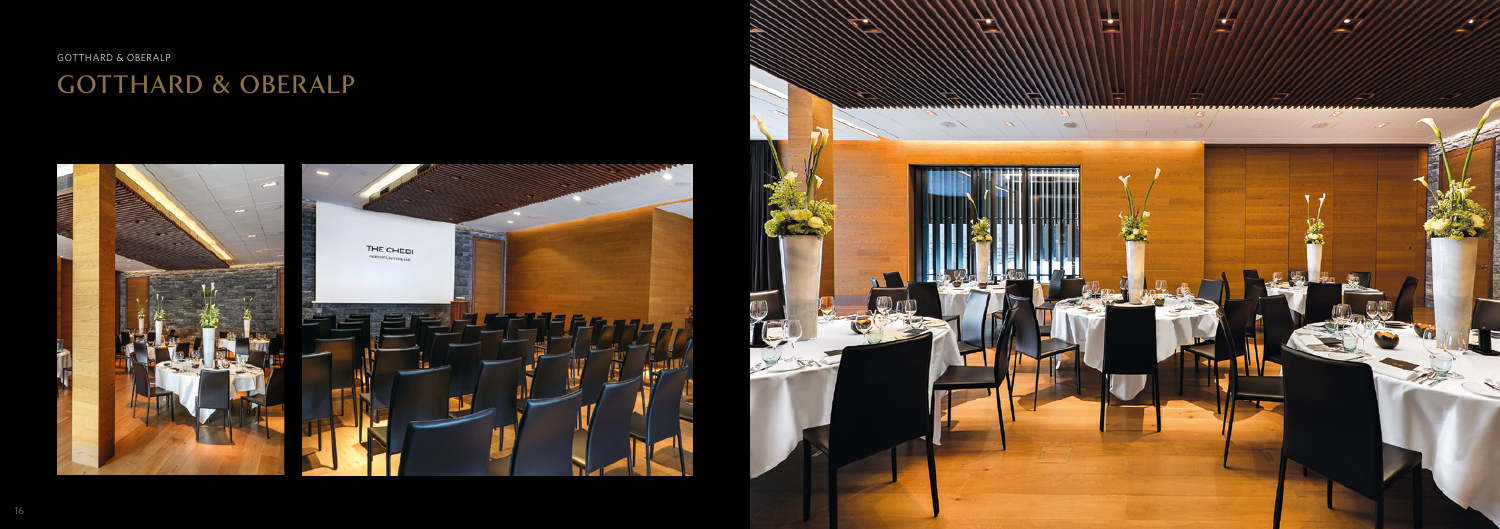

#### GOTTHARD & OBERALP

### GOTTHARD & OBERALP

Generously proportioned rooms with plenty of natural daylight, high ceilings and furnishings in materials typical of the region, such as wood and stone – our two conference and meeting rooms in The Chedi Residences stand out for their warm, natural atmosphere. The two rooms can also be joined, thus offering the perfect location for larger meetings or exclusive banquets.

Leinwand / screen Beamer

KAPAZITÄT/CAPACITY max. 250 Personen / max. 250 persons Grosszügig gestaltete Räume mit viel Tageslicht, hohen Decken und einer Einrichtung aus für die Region typischen Materialien wie Holz und Stein – dieses warme Ambiente zeichnet unsere beiden Konferenz- und Meetingräume in den The Chedi Residences aus. Beide Räume können zudem auch miteinander verbunden werden und bieten daher die perfekte Location für grössere Meetings sowie für exklusive Bankette zugleich.

#### TECHNISCHES EQUIPMENT/ TECHNICAL EQUIPMENT